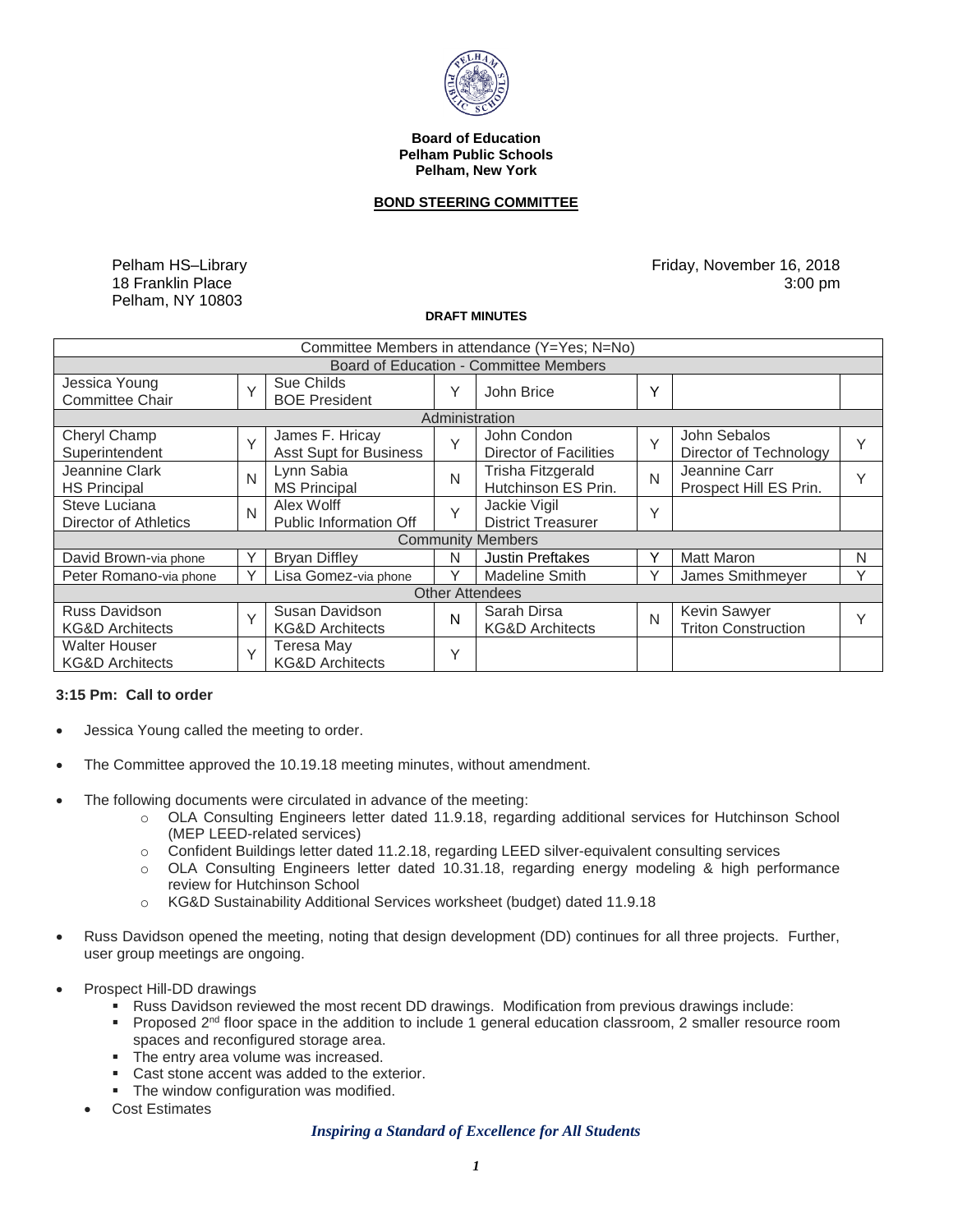- $\circ$  KG&D and Triton are working on cost estimates based on the SD phase of work.
- o Preliminary review indicates a budget overage.
- o Scope adjustments or a list of work to bid as alternates will be identified along with the DD cost estimate.
- Overall Schedule
	- o KG&D will prepare a revised schedule based on the direction given by the District with respect to sustainability at New Hutchinson.
	- o Work on Prospect Hill is being accelerated.
	- o Third party review may be beneficial on the smaller projects.
- Middle School/High School
	- o DD continues.
	- o A user group meeting was held on 11.7.18 with good input from those attending.
	- o KG&D forwarded an itemized list of masonry repairs to the District, and is seeking guidance on priorities and phasing.
		- The estimated cost for the masonry work is [\\$2.2-\\$2.3M.](https://2.2-$2.3M)
		- This area could yield some savings, even if all projects on the list are included in the bond. If the District determines that certain projects can be included in the operating budget or future bond projects, additional savings to the current bond project would ensue.
	- o Test holes and geothermal testing is underway at Glover Field.
	- $\circ$  KG&D will check whether the MS roof replacement budget is predicated on a full replacement or an overlay on the existing surface. Obviously, savings would be achieved with the latter scope of work.
- New Hutchinson-DD drawings
	- o Russ Davidson reviewed the most recent DD drawings and noted the following:
		- The design requires 2 elevators; the request to evaluate combining to one elevator is not feasible.
			- The space on the entry level was reconfigured to allow for closing off instructional space during off-hours use of the building.
			- The main office area has been slightly reconfigured.
			- service consultant. It was noted that the cafeteria equipment for the reconfigured space is The food service area is being redesigned based on ongoing discussions with the food outside the original scope.
			- **Other minor reconfigurations of space were reviewed.**
			- The roofing lines have been redesigned for a cleaner look and better drainage; patterning on the brick walls is being developed; a window tower has been added; a dormer has been added which eliminates much of the guttering previously required.
			- The gymnasium is being lit with skylights (no windows due to glare concerns).
- **Sustainability** 
	- o Russ Davidson referred to the vendor proposals circulated in advance of the meeting. He recommended the following:
		- OLA, an existing vendor, for energy modeling.
		- Confident Buildings, a new vendor, for review of the model and commissioning. Russ had a positive meeting with the vendor and feels confident in recommending them to the District.
	- o KG&D also proposed additional fees due to the scope change.
	- $\circ$  Russ indicated that certain aspects of the DD are paused, pending definitive direction from the Board of Education (BOE) on the level of desired sustainability.
	- o **The Bond Steering Committee affirmed that the BOE wishes to proceed with construction of**  New Hutchinson at a LEED Silver <u>benchmark</u> level, i.e. the District will not seek formal **commissioning.**
	- $\circ$  Based on this information regarding sustainability, KG&D will update the timeline.
		- The sustainability effort will add at least one month to the process in advance of SED submission.
		- No impact is expected on the overall commencement of construction.
	- o The BOE will take action on the recommended contracts for KG&D (additional scope), OLA and Confident Buildings at the November 27 meeting.
- Other Matters Discussed
	- o Rock removal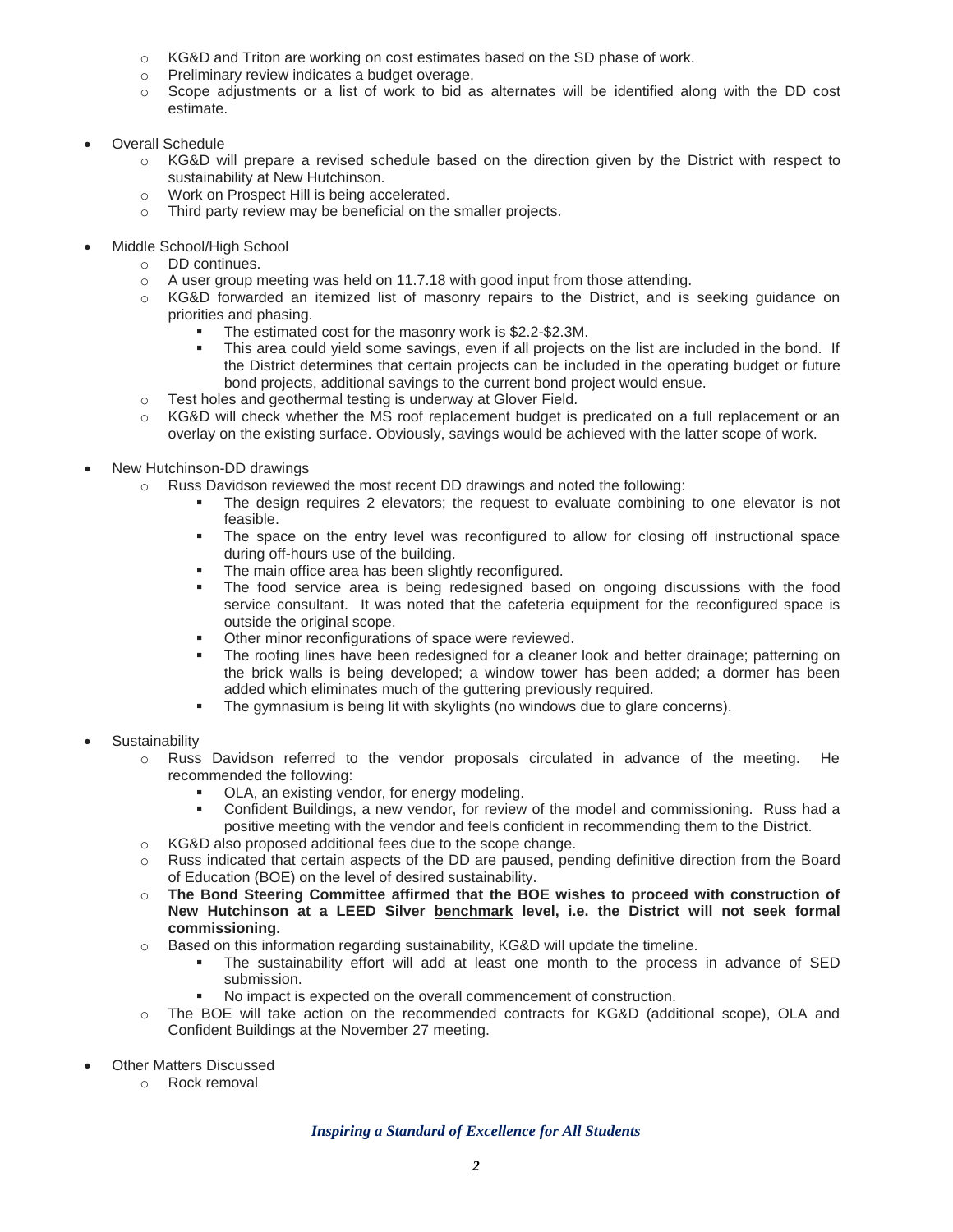- **Once DD** is complete, a site contractor who handles both rock removal and trucking should be considered, as it makes sense for the same vendor to handle all phases of this work at all the projects.
- **The rock blasting is specialty work. The site contractor would likely sub-contract this work.**
- Pre-rock removal work
	- takes 6-8 weeks in advance of rock blasting and removal. The documentation may include The process of documenting the structures surrounding the construction area (homes, etc.) interior and exterior photographing of structures, attaching "tell-tales" to measure movement in any cracked surfaces, installation of seismic monitors to detect vibration levels, etc.
	- Some rock may need to be hammered rather than blasted due to the proximity to other structures.
	- **Machinery will need to be staged onsite in advance of the work.**
- involved (District administration/staff, the New Hutchinson Committee, local village entities such as the  $\circ$  Kevin Sawyer expressed Triton's desire to begin phasing discussions with the various stakeholders village manager and fire department).
	- Access routes need to be carefully considered for all phases of the project.
	- Phasing plans will be developed by Triton, and KG&D will prepare phasing drawings based on those plans.
	- **Dianglehoral areas is absolute** the community will need to be engaged to ensure that they are apprised of the ensuing work.
- $\circ$  Tree removal, which will be extensive, will take 4-5 days. This work may be completed on weekends to avoid disruption of school.
- o Schematic Design (SD) cost estimates
	- SD design cost estimates have been completed by Triton for New Hutchinson, and are in process for Prospect Hill and Glover (expected completion in 7-10 days).
	- The New Hutchinson cost estimate has been discussed with KG&D.
		- The estimate is tracking high in certain areas, specifically in rock removal and demolition of the existing Hutchinson school.
		- Currently, the estimate is running 12% over budget.
		- Neither KG&D nor Triton expressed any undo concern over the estimates at this point, given the phase of the project.
		- Triton intends to distribute a reconciled SD budget to the District by Wednesday, November 21.
		- Russ Davidson reminded the Committee that the estimates at the end of DD will be much more accurate and important.
- o A brief discussion was had about clearing the contents of the existing Hutchinson building. An organized, coherent effort will be needed.
- o An asbestos abatement contractor needs to be identified in order to more accurately evaluate the cost of this effort for the various projects.
- o The updated land survey has been received. The survey shows that the rock levels are higher than the original estimates.
- o Some discussion ensued about project labor agreements (PLA).
	- Kevin Sawyer will follow up with Jim Hricay about a vendor to do the required PLA feasibility study.
	- **This matter will be discussed further at the next BSC meeting on December 4.**

# **4:45 pm: Adjournment**

Respectfully submitted, Jackie Vigil

 *Inspiring a Standard of Excellence for All Students*